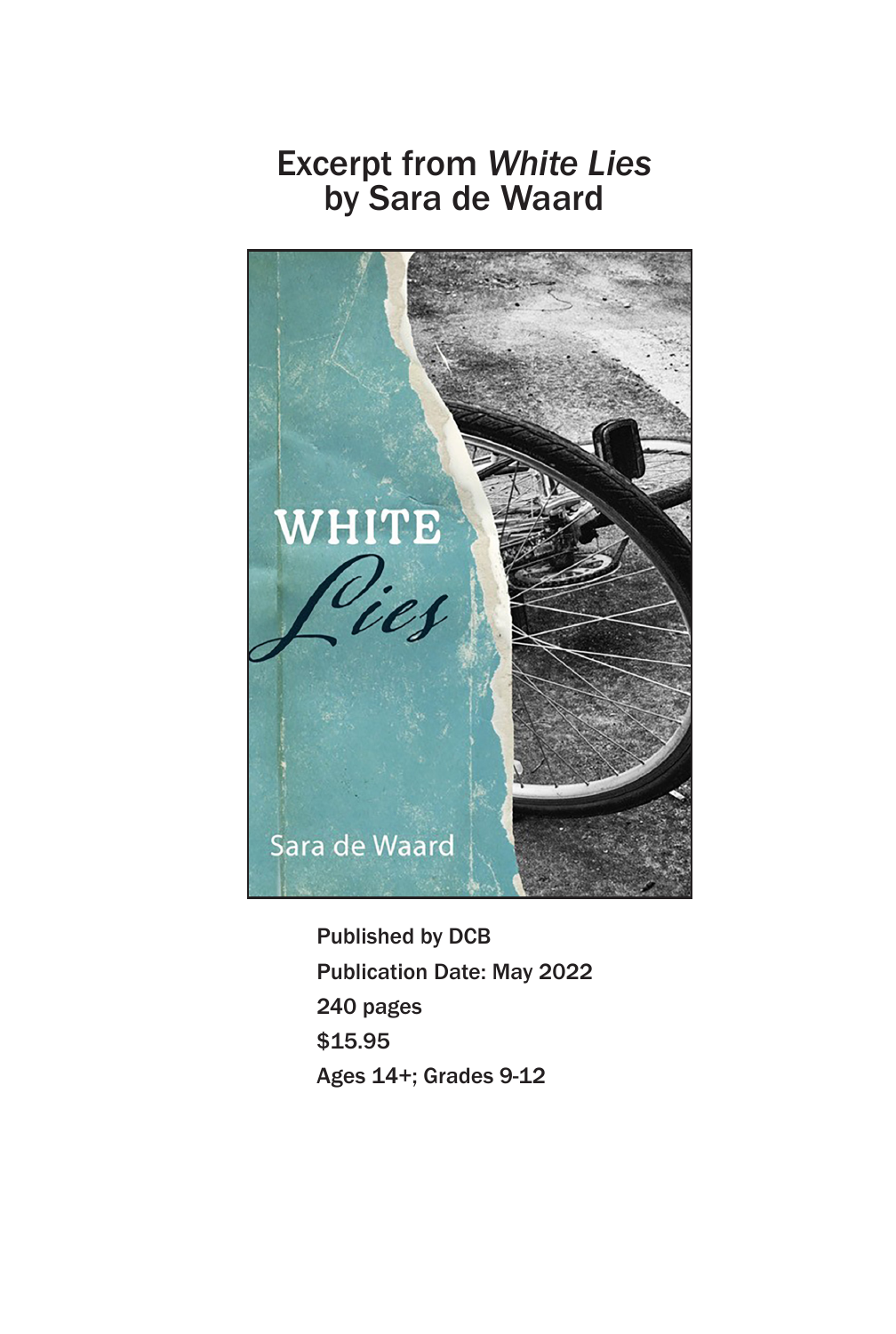## Asking the Impossible

My legs are crossed, like a lady, apparently. The leg that crosses over my other leg sways forward and back like a Newton's Cradle. Constant. Rhythmic. Reliable; unlike my brain right now.

"Missy?" Dr. Tandalay looks at me from behind her crystal blue eyes. Clear conscience, I bet. She holds her gaze with the patience of a saint. For a moment, I engage in a staring contest. Who will blink first, I wonder?

Eventually, she blinks. I gloat, "Still the champ."

"Excuse me?" Dr. Tandalay is rightfully confused. It wasn't the answer she was looking for to this week's ice-breaker regarding how my therapy homework went.

"I used to play staring contests with my mom. Now that I'm older, I know she didn't stand a chance," I digress.

"Why?" she asks me.

"Because you blinked first."

"I mean, why didn't she stand a chance?"

I shrug. I don't dare tell a doctor — I don't care what kind of doctor she is — that my mom's bloodshot, dry, squinting eyes made her my helpless opponent. I definitely don't want to talk about how often she got high that last year she was still at home.

"Missy?"

"She blinked a lot." I end the subject.

Dr. Tandalay has this annoying tactic of waiting for my response way longer than an average person ever would. She gives me three times the "think-time" of the most well-trained teacher. So I always exercise my tactic of … not answering.

Dr. Tandalay adjusts the lapel on her power suit and then jots something onto a paper that is clipped by a blue board with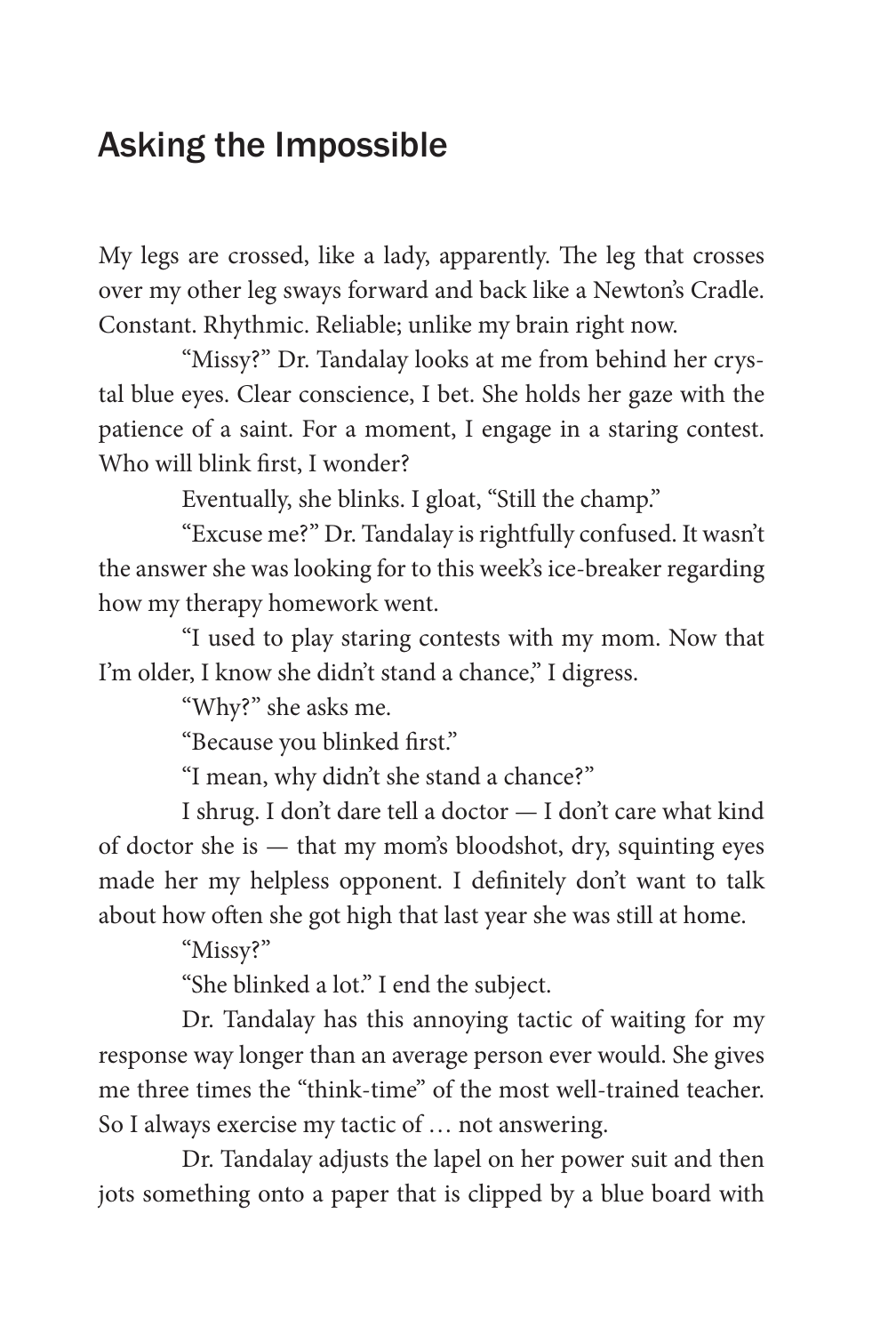## WHITE LIES 3

happy-face stickers all over its back. I find it all so distracting. The blue board doesn't make sense to me because it's a sad color, making the yellow happy faces seem contrived and ironic.

"Look, I'm sorry I didn't do my task." I mean it when I say it.

"Didn't? Or couldn't? There's a big difference, Missy." Dr. Tandalay does that thing with her face where her eyebrows read familiar disappointment, but her frown kind of gets me.

"I tried," I stretch the truth. "I know you assigned me to say positive things about myself, for you, but —"

"For you," the doctor clarifies.

"I couldn't, okay? Every time I tried to think of something good to say about myself, I felt like a fraud."

"Missy, you've been coming here for almost a year. You're close to sixteen. We still have quite a ways to go. One obstacle that is holding you back is the way you see yourself —"

I'm pretty sure that's not it.

"You are too hard on yourself —"

Who isn't?

Dr. Tandalay beats a dead horse, "There are plenty of wonderful things about you. It isn't lying, per se, it's being conscious of what you believe is the truth, until you can see the actual truth, clearly." She pauses, hoping that sinks in with me.

It drowns me.

"What are your parents like, Dr. Tandalay?"

She lifts her board to jot another note. The happy faces mock me. With each stroke of her perfectly sharpened pencil, they dance.

"Do you want to talk about your parents?" she asks.

"I want to talk about your parents."

"That would be a waste of our hour," she says.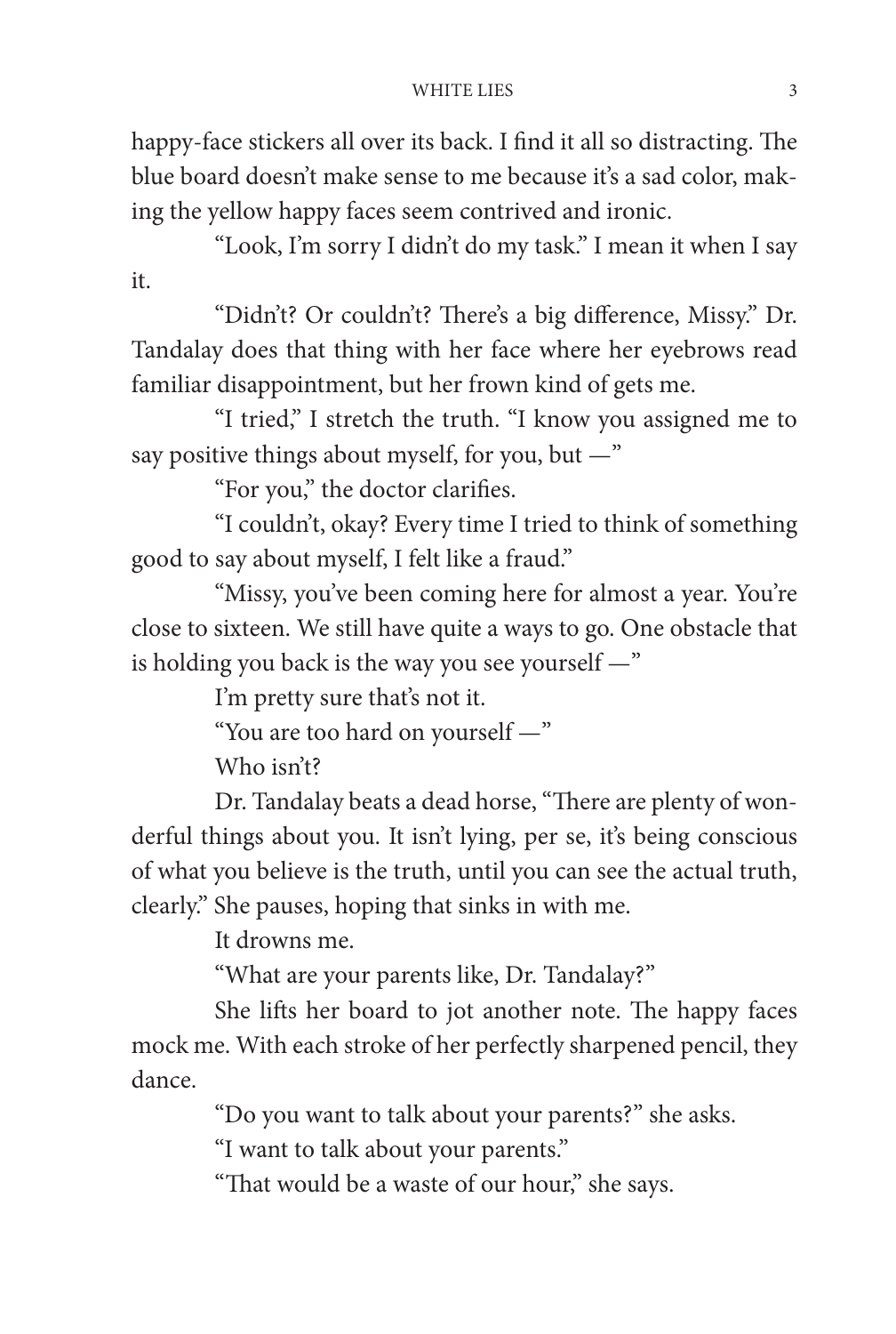I look up at the clock. "I only have five minutes left."

"Missy, I have an idea." She reaches into a side bin of small electronic devices and pulls out something the size of a Snickers bar. "This is a personal recording device. You just press this button to start recording your voice and this one to stop. I'd like you to re-try the same assignment, but so that you don't feel like you're talking into an abyss, you can talk into this."

"I can just use my phone." I hold up my cracked, ancient iPhone.

She pretends not to hear me. "Use this and try for one selfcompliment per day. Do you think you can do that for me … err … for you, this week?"

I stare at her, without blinking and play out our last four minutes with some think-time.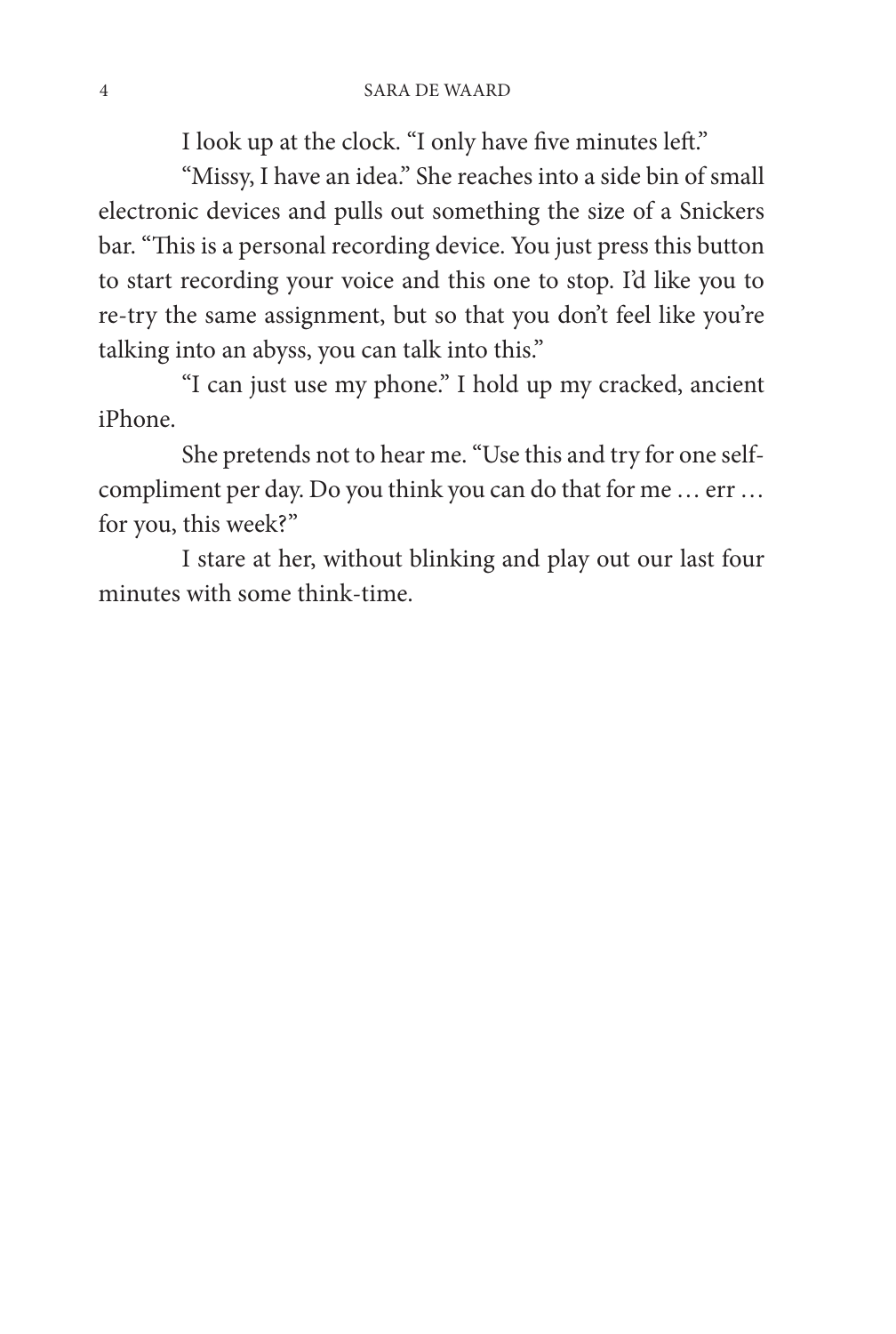## Trick or Treat

Mondays are my least favorite day of the week, but not for the reasons one might assume. It's because I see Dr. Tandalay every one of them and by the time the session is over, it's too late for me to head to the store.

So I have to head home.

I pop open the so-called childproof lid of my amber pill bottle. There's no need to read the label; I've been taking these suckers for about ten months now. I know the drill: "may cause drowsiness" (which is why I take them at night), "may cause dizziness" (which is why I don't like taking them), and "do not skip a dose" (which is why I set a reminder in my phone). You'd think I'd remember, but it's harder than it seems. Implicit memory — the kind you're just supposed to be good at, like knowing your left from your right — isn't my thing.

On Mondays I go to bed super early. Therapy exhausts me. Can I even still call it therapy since I have graduated from a therapist to a psychiatrist? I don't know if there's a new term? Psychoanalysis, maybe? I think I heard someone use that word before.

Almost a year ago, on my fifteenth birthday, I thought I'd entered The Twilight Zone. Trick woke me up at the crack of dawn with a gentle stroke of my light brown hair. He leaned in and whispered "Happy Birthday" to me. I was sure I was dreaming. His touches weren't usually soft. He was more of a tugger, a nudger, never a hugger, for example.

Trick is my father. His real name is Tim. Out loud, I call him the traditional "Dad" but in my head, I've reserved my right to call him "Trick" or "Treat." I developed this code as far back as I can remember — my first Halloween.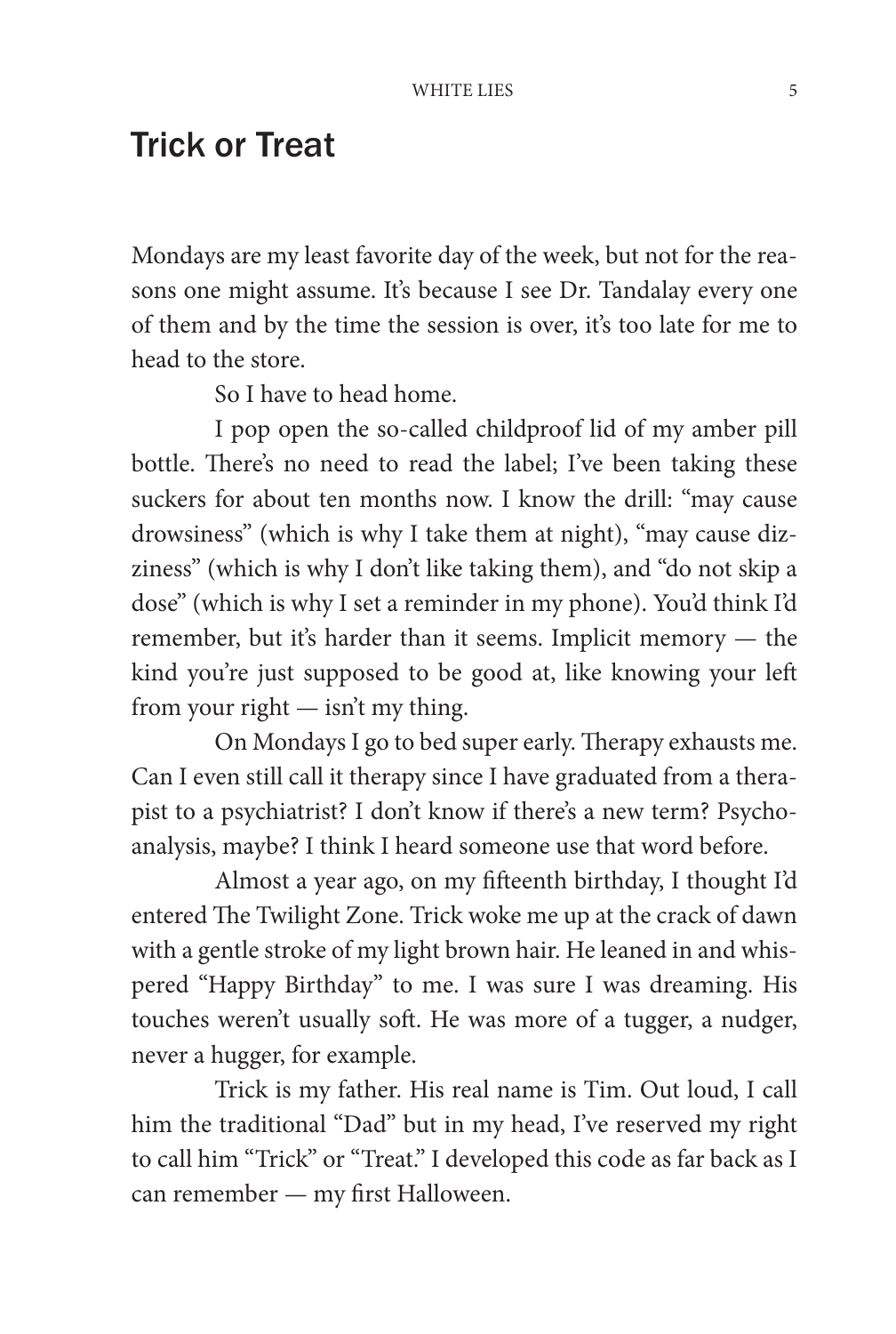Like all youngsters, I didn't really understand what Halloween was aside from seeming like my universe flipped on its scary head for a day only to return to normal the next. It was the one time when suddenly no one was supposed to be afraid of monsters or aliens or zombies or blood, and if you were, people would just laugh and say, "It's Halloween."

Okay?

My father likes Halloween more than any other occasion. He revels in finding a costume and prancing around in it. His eyes light up when the pop-up costume vendors rent vacant spaces in the malls. I don't have a personal favorite costume of his, because I really don't like any of them, but I definitely have a least favorite.

I was four, and I was getting the hang of the whole unholy night. I looked at myself in the mirror, but could barely see out from behind my *My Little Pony* mask. I kept adjusting it for fear that I wouldn't be able to see cars, like I'd been warned about on our school's morning announcements … and don't even get me started on how petrified I was of potentially poisoned lollipops.

In the mirror-image, over my shoulder, a strange man snuck into my bedroom. His hat was brown and fancy, but he had burned, leathery, rippled skin. His teeth missing, *rotting*. His green-and-red-striped sweater. His sharp, far-reaching fingernail blades. To add insult to my mental injury, a scent floored me; a toxic mix of stale cigarettes and aged alcohol reached me before this monster did. I froze; hoping the creep would believe I was just an innocent pony and get the hell out of my room.

Instead, he snuck closer. One of his long, stinky nails tapped my shoulder. Bravery fled; I started to cry.

He laughed a maniacal laugh and tumbled off what little balance he had, onto me. We both fell to the floor. His cackling and stench suffocated me. I couldn't breathe; I didn't want to breathe.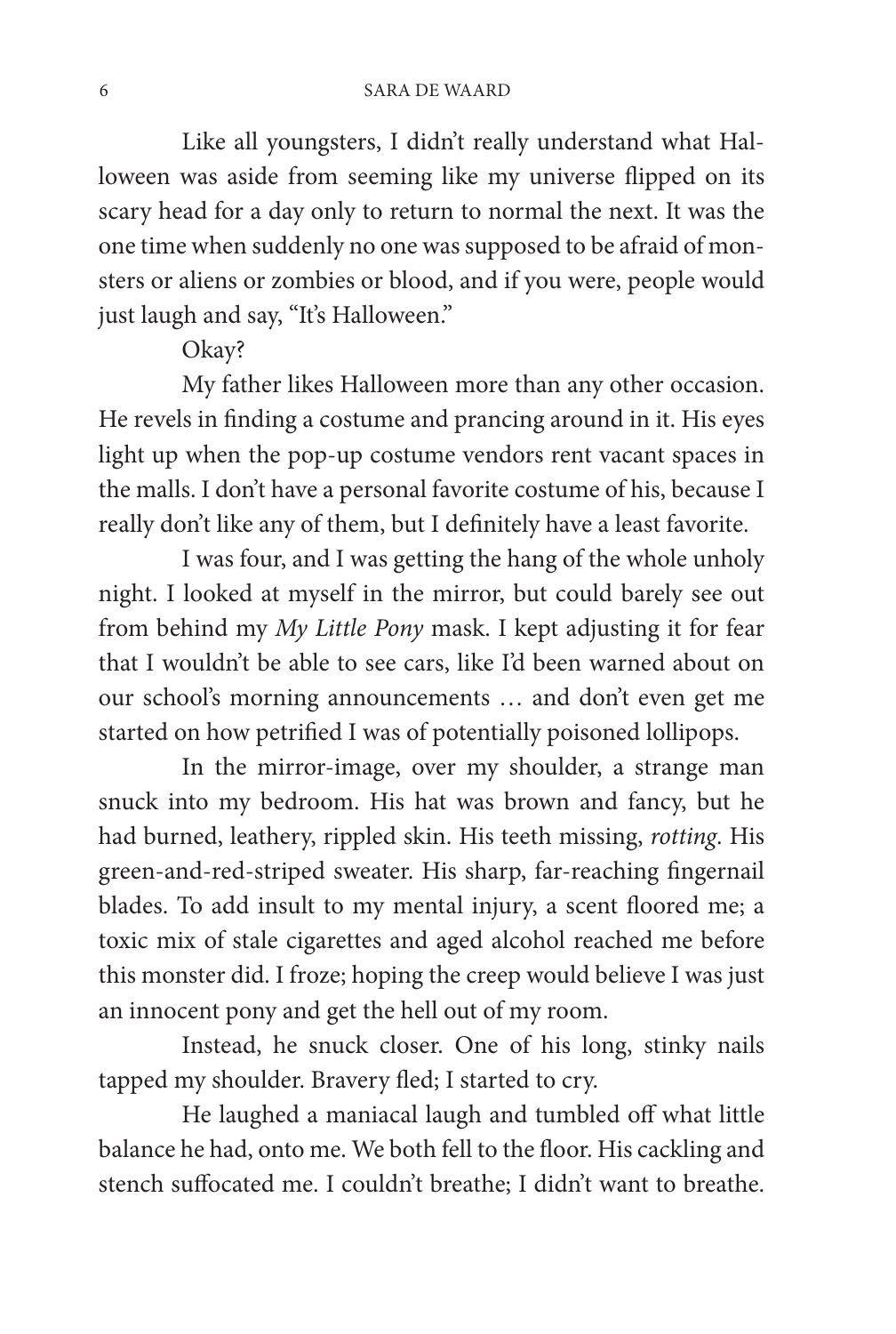He was so heavy. I screamed for my mom as he laughed harder. Then when I screamed for my dad, he laughed so hard he couldn't talk.

The monster proceeded to tear off his face to reveal … my father. "I'm Freddy Krueger!" he said so matter-of-factly, like I was supposed to know who — or what — that was.

Through terrified tears I uttered, "You tricked me!"

"That's what it's all about!" he laughed. Bits of his spit freckled my mask.

"I didn't know it was you," I cried.

"That's the point silly bird!"

Pony.

"You pretend you're someone you're really not for a while, just like you're doing!"

Nothing about me felt like a magical, rainbow-colored baby horse.

"You're so damn serious." He laughed and laughed at me until he puked a brownish-orange sludge all over my pristine, cloud-white costume.

From that day on, this would be a recurring thing in my life. Since I'd so frequently be unable to trust which side of my dad I was dealing with, Sober Tim became "Trick" to keep my heart on guard. Drunk Tim was a real "Treat," but at least I didn't have to wonder what was lurking around the corner.

And that stuck.

So then, back to my fifteenth birthday, when Trick woke me up with unprecedented … I don't even know what to call it … adoration? … I was scared to open my eyes because if it were a dream, it was a pleasant one and I didn't want to bring it to a halt.

"Wake up, Melissa."

Melissa? No one had called me that in ages.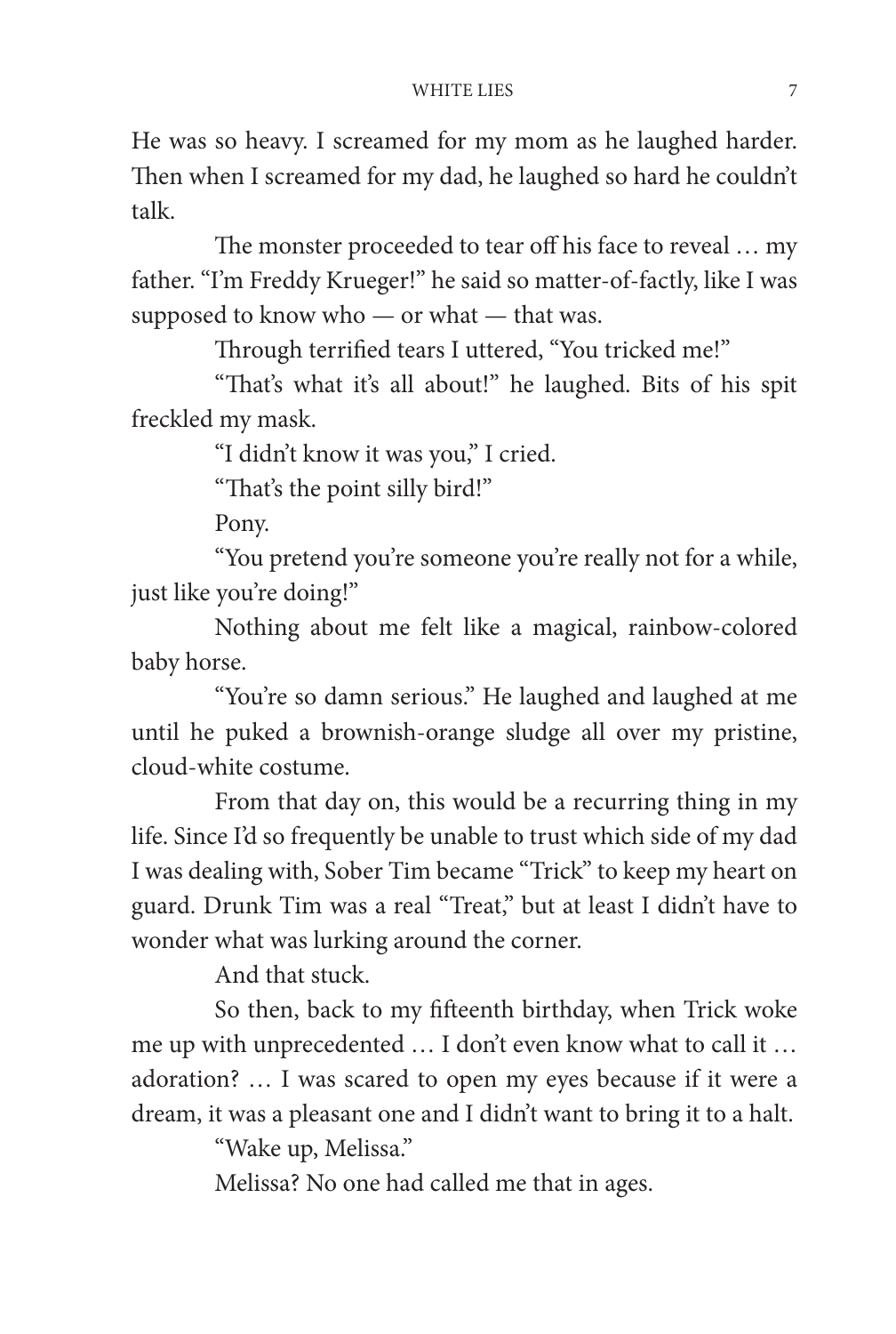"Your mom and I want you to come to the kitchen. We have a big surprise for you."

About ninety-nine-point-nine-percent sure that it was a dream, on account of Trick saying that he and my mother would be in the same room, I opted to only half-open my eyes, hoping I could convince my brain that I was still asleep long enough to suck the marrow out of this fantasy.

I stumbled into the kitchen where my mother threw her arms around me and rocked me powerfully side to side, reciting a Marilyn Monroe-esque version of "Happy Birthday" in my ear. The husky, slow-tempo rendition was inappropriately sexy, but I let it go. Dreams can't be perfect.

I laughed, unexpectedly. Mom laughed. Trick laughed. What the hell was happening?

Mom led me to the table that was cleared off, for once. I glanced around for the rolling papers and pipes that I'd grown so accustomed to seeing in there for the last two years. I peeked under the table for empty bottles inconspicuously. Nope. Nothing around except for —

A homemade, lopsided birthday cake that was plunked down in front of me. It was one of the most beautiful things I'd ever seen. I just wanted to sit there all day and look at it. I wished I could take a picture of it. I wanted to Insta it; to show everyone that THIS year, my birthday was about ME again —

Not Jeremy.

My view of the cake was soon blocked by a massive, wrapped gift. I ignored the fact that it was clearly wedding paper, its silver bells glistened in the artificial light of our windowless kitchen.

"I wrapped it!" Trick boasted.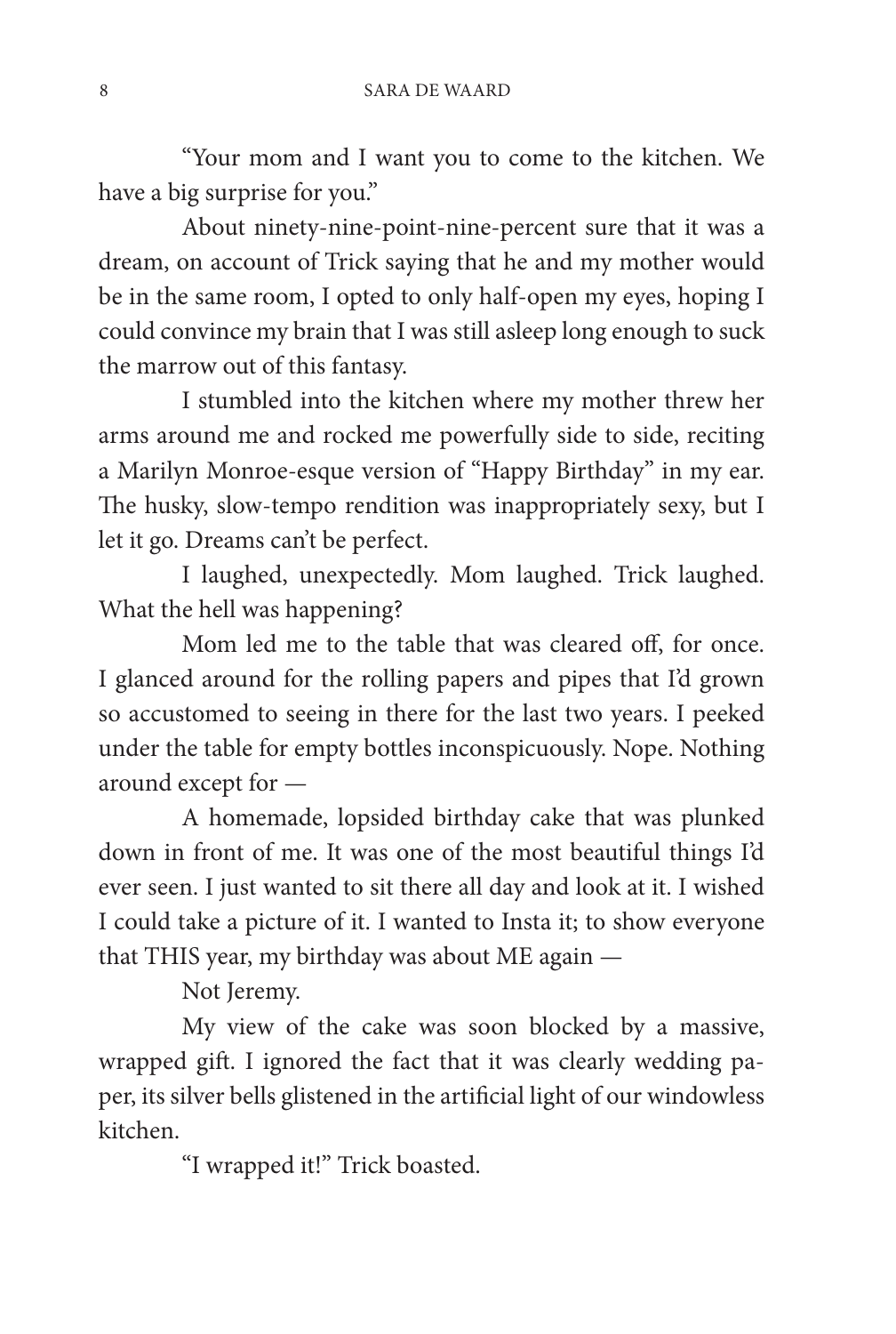I nudged the gift to the side gently. "Did you make the cake too, Dad?" I knew he hadn't, but I wanted my mom to say she did. I needed to hear the words, to make this the sweetest dream ever.

"I made it," she said. Her words cascaded through me like pitch-perfect violin notes — interrupted by bangs on the front door.

My mom and my father exchanged glances.

"Open it!" Mom jumped.

"The door?" I asked.

"The present. Hurry up and open it!"

"Someone's at the door," I called out the elephant in the room.

Trick laughed nervously.

Mom folded her arms and shouted, "Open it, Missy!"

I reached for the gift. The bangs on the front door intensified; I retracted. "I'll go get it." I stood up.

My father pushed me back into my chair as Mom insisted, "This is your day, Missy. Open it!"

She was right. This was my day. Whoever was at the door could wait.

I pulled the gift onto my lap. In true form, I started to shake. Gift-opening adrenaline, no matter how infrequent, never ceased to consume me. I smiled again, despite myself. I took hold of a teeny piece of the paper and eased it back.

> "Rip it!" Mom yelled, more playful than I'd expected. I ripped it.

The front door tore open and two police officers barged into my kitchen. Just as I freed a MacBook from its silver-belled wrapping confines, one of the officers clawed it from my hands.

He tossed it to his partner. "Match its serial number."